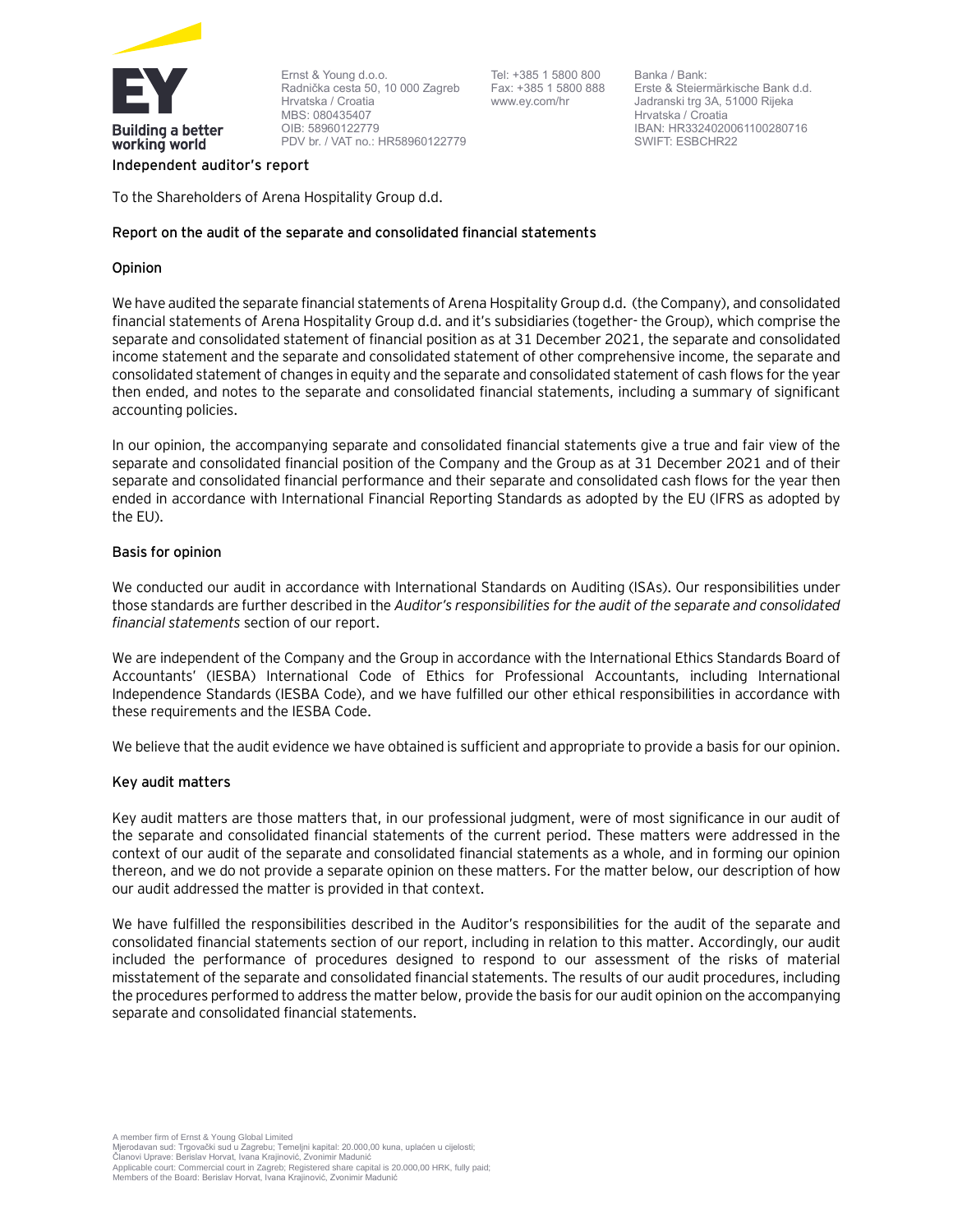

| Key audit matter                                                                                      | How we addressed key audit matter                                                               |
|-------------------------------------------------------------------------------------------------------|-------------------------------------------------------------------------------------------------|
| Impairment of the tourism property (the separate                                                      | Our audit procedures related to impairment of                                                   |
| and consolidated financial statements)                                                                | property, plant and equipment included, among                                                   |
|                                                                                                       | others, assessing the appropriateness of the                                                    |
| Refer to Notes 2 (j) Property, plant and equipment                                                    | methodology used for the impairment testing.                                                    |
| and 2 (k) Impairment of non-financial assets and                                                      | Our audit procedures included testing, on a sample                                              |
| Note 4 Property, plant and equipment of the                                                           | basis, of key Management's estimates used to                                                    |
| separate and consolidated financial statements.                                                       | determine if there are impairment indicators and                                                |
|                                                                                                       | review of the relevant Company and Group internal                                               |
| The carrying amount of property, plant and                                                            | reports and comparison of the projections in the model                                          |
| equipment of the Group as at 31 December 2021                                                         | for individual tourism properties with the historical                                           |
| was HRK 2,418,456 thousand (Company: HRK                                                              | data including, among other, a comparison of gross                                              |
| 1,631,283 thousand). Property, plant<br>and                                                           | operating profit, occupancy rate, average daily rate,                                           |
| equipment mostly consists of tourism properties<br>and related assets and is included in the separate | revenue per available room. We performed audit<br>procedures on the mathematical correctness of |
| and consolidated statement of financial position at                                                   | calculation used in this model.                                                                 |
| historical cost less accumulated depreciation and                                                     | Additionally, for most significant assets the Company                                           |
| impairment, where required.                                                                           | and the Group provided us with internal assessments                                             |
|                                                                                                       | of the market value or reports from the external                                                |
| Management annually conducts a test to identify                                                       | valuers. We reviewed the valuation reports and tested,                                          |
| assets with impairment indicators. In order to                                                        | on a sample basis, the correctness of the input data.                                           |
| determine if there are impairment indicators,                                                         | In addition, we involved valuation specialists and used                                         |
| management considers occupancy rates, number                                                          | external data in assessing and corroborating the                                                |
| of sold accommodation units, revenue per available                                                    | assumptions used in the valuation reports.                                                      |
| room, gross operating profit and other measures.                                                      |                                                                                                 |
|                                                                                                       | We also performed assessment of Covid-19 impact on                                              |
| The estimation process is complex and highly                                                          | the valuation of tourism properties as well as                                                  |
| subjective and is based on assumptions. Due to the                                                    | assessment of the adequacy of related disclosures in                                            |
| above factors and significant impact of COVID 19                                                      | the Notes 2 (j) Property, plant and equipment and 2 (k)                                         |
| on the sales revenue that are generated by the                                                        | Impairment of non-financial assets and Note 4                                                   |
| tourism<br>properties, impairment<br>of<br>tourism                                                    | Property, plant and equipment to the separate and                                               |
| properties was determined as a key audit matter.                                                      | consolidated financial statements and their compliance                                          |
|                                                                                                       | with IFRS as adopted by EU.                                                                     |

# **Other information included in the Company's and the Group's Annual Report for year 2021**

Management is responsible for the other information. Other information consists of the information included in the Annual Report which includes the Management report and Corporate Governance Statement, other than the separate and consolidated financial statements and our auditor's report thereon. Our opinion on the separate and consolidated financial statements does not cover the Other information including the Management report and Corporate Governance Statement.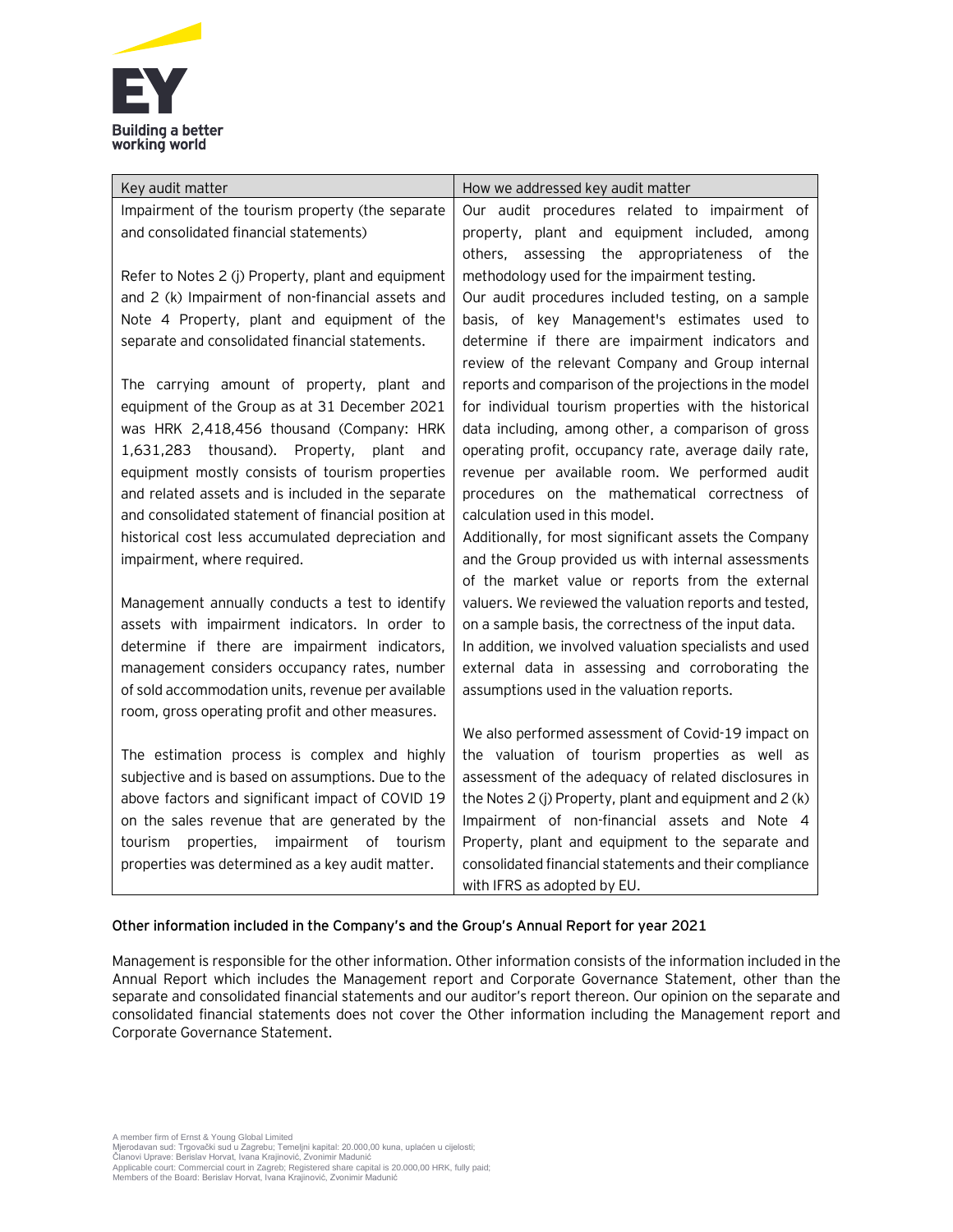

In connection with our audit of the separate and consolidated financial statements, our responsibility is to read the other information and, in doing so, consider whether the other information is materially inconsistent with the separate and consolidated financial statements or our knowledge obtained in the audit or otherwise appears to be materially misstated.

With respect to the Management Report and Corporate Governance Statement, we also performed procedures required by the Accounting Act. Those procedures include considering whether the Management Report includes the disclosures required by Article 21 of the Accounting Act, and whether the Corporate Governance Statement includes the information specified in Article 22 of the Accounting Act.

Based on the procedures undertaken, to the extent we are able to assess it, we report that:

1. the information given in the enclosed Management report for the 2021 financial year are consistent, in all material respects, with the enclosed separate and consolidated financial statements;

2.the enclosed Management report for 2021 financial year is prepared in accordance with requirements of Article 21 of the Accounting Act;

3. Corporate Governance Statement, included in the Company's and the Group's annual report, includes the information referred to in Article 22., paragraph 1., items 2, 5, 6 and 7 of the Accounting Act; and

4. elements of Corporate Governance Statement containing the information referred to in Article 22, paragraph 1, items 3 and 4 of the Accounting Act, included in the Group's and the Company's annual report are prepared in accordance with requirements of the Accounting Act and are consistent, in all material respects, with the enclosed separate and consolidated financial statements;

In addition, in the light of the knowledge and understanding of the entity and Group and its environment obtained in the course of the audit, we are also required to report if we have identified material misstatements in the Management Report, Corporate Governance Statement and Annual report. We have nothing to report in this respect.

#### **Responsibilities of management and Audit Committee for the separate and consolidated financial statements**

Management is responsible for the preparation and fair presentation of the separate and consolidated financial statements in accordance with IFRS as adopted by the EU, and for such internal control as management determines is necessary to enable the preparation of separate and consolidated financial statements that are free from material misstatement, whether due to fraud or error.

In preparing the separate and consolidated financial statements, management is responsible for assessing the Company's and the Group's ability to continue as a going concern, disclosing, as applicable, matters related to going concern and using the going concern basis of accounting unless management either intends to liquidate the Company and the Group or to cease operations, or has no realistic alternative but to do so.

Audit Committee is responsible for overseeing the Company's and the Group's financial reporting process.

#### **Auditor's responsibilities for the audit of the separate and consolidated financial statements**

Our objectives are to obtain reasonable assurance about whether the separate and consolidated financial statements as a whole are free from material misstatement, whether due to fraud or error, and to issue an auditor's report that includes our opinion. Reasonable assurance is a high level of assurance, but is not a guarantee that an audit conducted in accordance with ISAs will always detect a material misstatement when it exists. Misstatements can arise from fraud or error and are considered material if, individually or in the aggregate, they could reasonably be expected to influence the economic decisions of users taken on the basis of these separate and consolidated financial statements.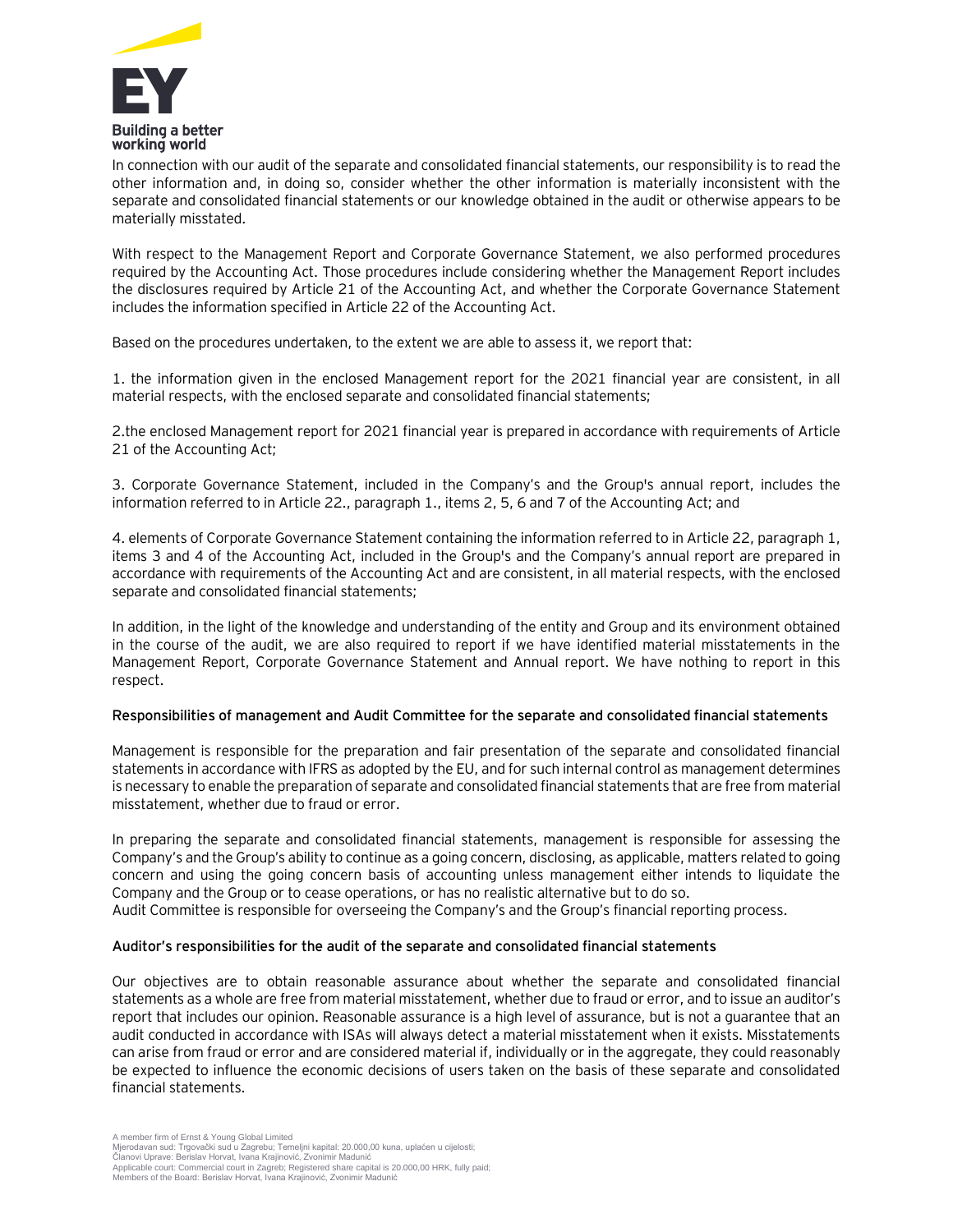

As part of an audit in accordance with ISAs, we exercise professional judgment and maintain professional skepticism throughout the audit. We also:

- Identify and assess the risks of material misstatement of the separate and consolidated financial statements, whether due to fraud or error, design and perform audit procedures responsive to those risks, and obtain audit evidence that is sufficient and appropriate to provide a basis for our opinion. The risk of not detecting a material misstatement resulting from fraud is higher than for one resulting from error, as fraud may involve collusion, forgery, intentional omissions, misrepresentations, or the override of internal control.
- Obtain an understanding of internal control relevant to the audit in order to design audit procedures that are appropriate in the circumstances, but not for the purpose of expressing an opinion on the effectiveness of the Company's and Group's internal control.
- Evaluate the appropriateness of accounting policies used and the reasonableness of accounting estimates and related disclosures made by management.
- Conclude on the appropriateness of management's use of the going concern basis of accounting and, based on the audit evidence obtained, whether a material uncertainty exists related to events or conditions that may cast significant doubt on the Company's and Group's ability to continue as a going concern. If we conclude that a material uncertainty exists, we are required to draw attention in our auditor's report to the related disclosures in the separate and consolidated financial statements or, if such disclosures are inadequate, to modify our opinion. Our conclusions are based on the audit evidence obtained up to the date of our auditor's report. However, future events or conditions may cause the Company and the Group to cease to continue as a going concern.
- Evaluate the overall presentation, structure and content of the separate and consolidated financial statements, including the disclosures, and whether the separate and consolidated financial statements represent the underlying transactions and events in a manner that achieves fair presentation.
- Obtain sufficient appropriate audit evidence regarding the financial information of the entities or business activities within the Group to express an opinion on the consolidated financial statements. We are responsible for the direction, supervision and performance of the group audit. We remain solely responsible for our audit opinion.

We communicate with Audit Committee regarding, among other matters, the planned scope and timing of the audit and significant audit findings, including any significant deficiencies in internal control that we identify during our audit.

We also provide Audit Committee with a statement that we have complied with relevant ethical requirements regarding independence, and communicate with them all relationships and other matters that may reasonably be thought to bear on our independence, and where applicable, actions taken to eliminate threats or safeguards applied.

From the matters communicated with Audit Committee, we determine those matters that were of most significance in the audit of the separate and consolidated financial statements of the current period and are therefore the key audit matters. We describe these matters in our auditor's report unless law or regulation precludes public disclosure about the matter or when, in extremely rare circumstances, we determine that a matter should not be communicated in our report because the adverse consequences of doing so would reasonably be expected to outweigh the public interest benefits of such communication.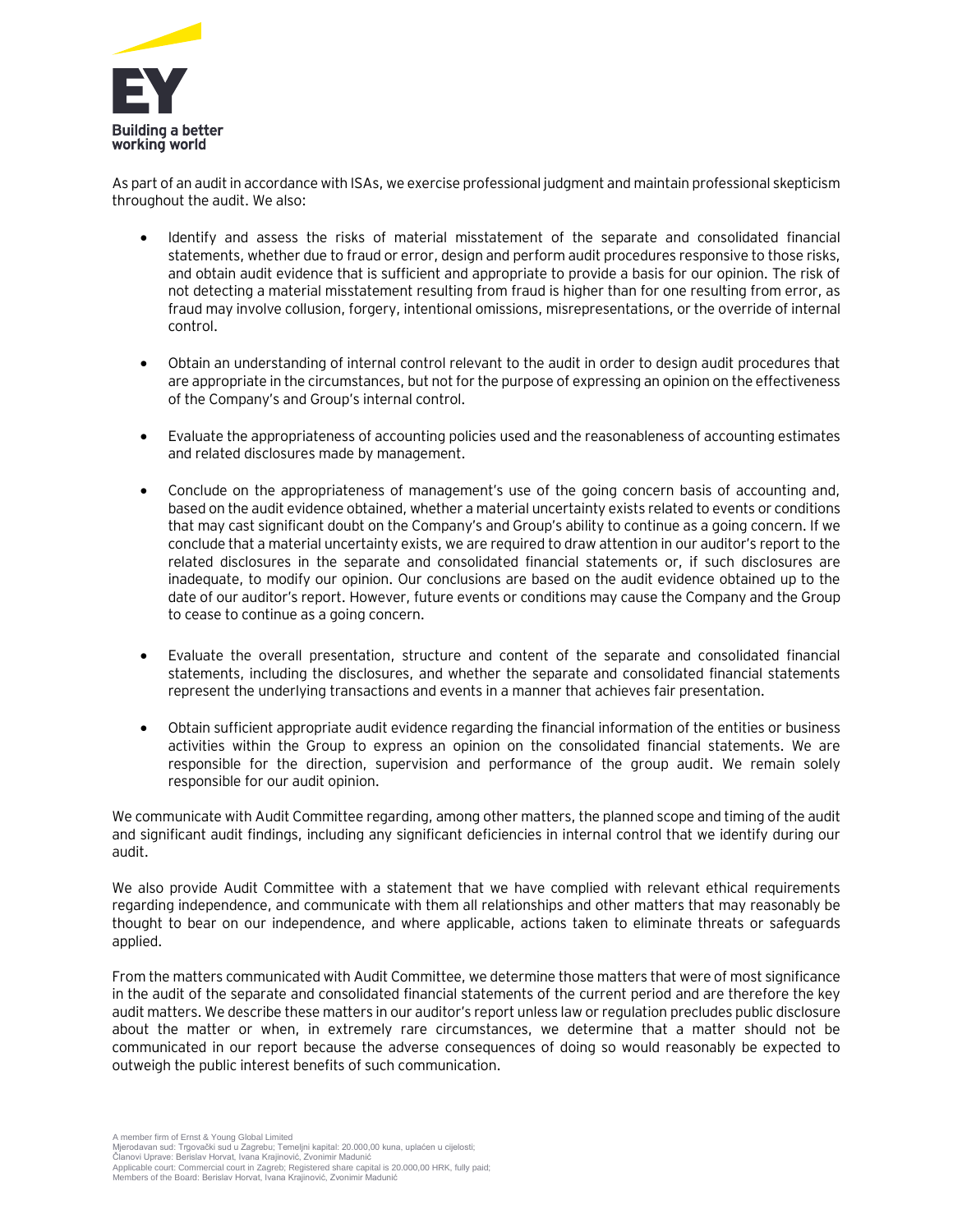

## **Report on Other Legal and Regulatory Requirements**

In compliance with Article 10(2) of Regulation (EU) No. 537/2014 of the European Parliament and the Council, we provide the following information in our independent auditor's report, which is required in addition to the requirements of ISAs:

## *Appointment of Auditor and Period of Engagement*

We were initially appointed as auditors of the Company on 30 August 2017. Our appointment has been renewed annually by General Meeting of Shareholders resolution, with the most recent reappointment on 31 May 2021, representing a total period of uninterrupted engagement appointment of five years.

#### *Consistence with Additional Report to Audit Committee*

We confirm that our audit opinion on the separate and consolidated financial statements expressed herein is consistent with the additional report to the Audit Committee of the Company, which we issued on 25 February 2022 in accordance with Article 11 of Regulation (EU) No. 537/2014 of the European Parliament and the Council.

# *Provision of Non-audit Services*

We declare that no prohibited non-audit services referred to in Article 5(1) of Regulation (EU) No. 537/2014 of the European Parliament and the Council were provided by us to the Company and its controlled undertakings within the European Union. In addition, there are no other non-audit services which were provided by us to the Company and its controlled undertakings and which have not been disclosed in the separate and consolidated financial statements.

# **Report based on Delegated Regulation (EU) 2018/815 on supplementing Directive 2004/109/EZ of European parliament and Council related to regulatory technical standard for specification of single electronic reporting format of reporting**

*Independent report on the compliance of annual separate and consolidated financial statements (further: financial statements) prepared pursuant to Article 462 (5) of the Capital Market Act (Official Gazette 65/18, 17/20 and 83/21) applying the requirements of the Delegated Regulation (EU) 2018 / 815 on establishing of single electronic reporting format for issuers (hereinafter: the ESEF Regulation).*

We have conducted a reasonable assurance engagement on whether the financial statements, as contained in the attached electronic file bc847eaceeab494442c15c6e4bd98c1bbea84f53246ccc5cad4426eccf934632, are prepared, for the purposes of public disclosure pursuant to Article 462, paragraph 5 of the Capital Market Act, in all material respects in accordance with the requirements of the ESEF Regulation.

#### *Responsibilities of the Management and those charged with governance*

Management is responsible for the preparation of the financial statements in accordance with ESEF Regulation. Furthermore, Management is responsible for maintaining an internal control system that reasonably ensures the preparation of financial statements without material non-compliances with ESEF Regulation requirements, whether due to fraud or error.

The Management is also responsible for:

- the public disclosure of financial statements in ESEF format
- selecting and using XBLR codes in accordance with ESEF regulation

Those charged with governance are responsible for overseeing the preparation of the financial statements in ESEF format as part of the financial reporting process.